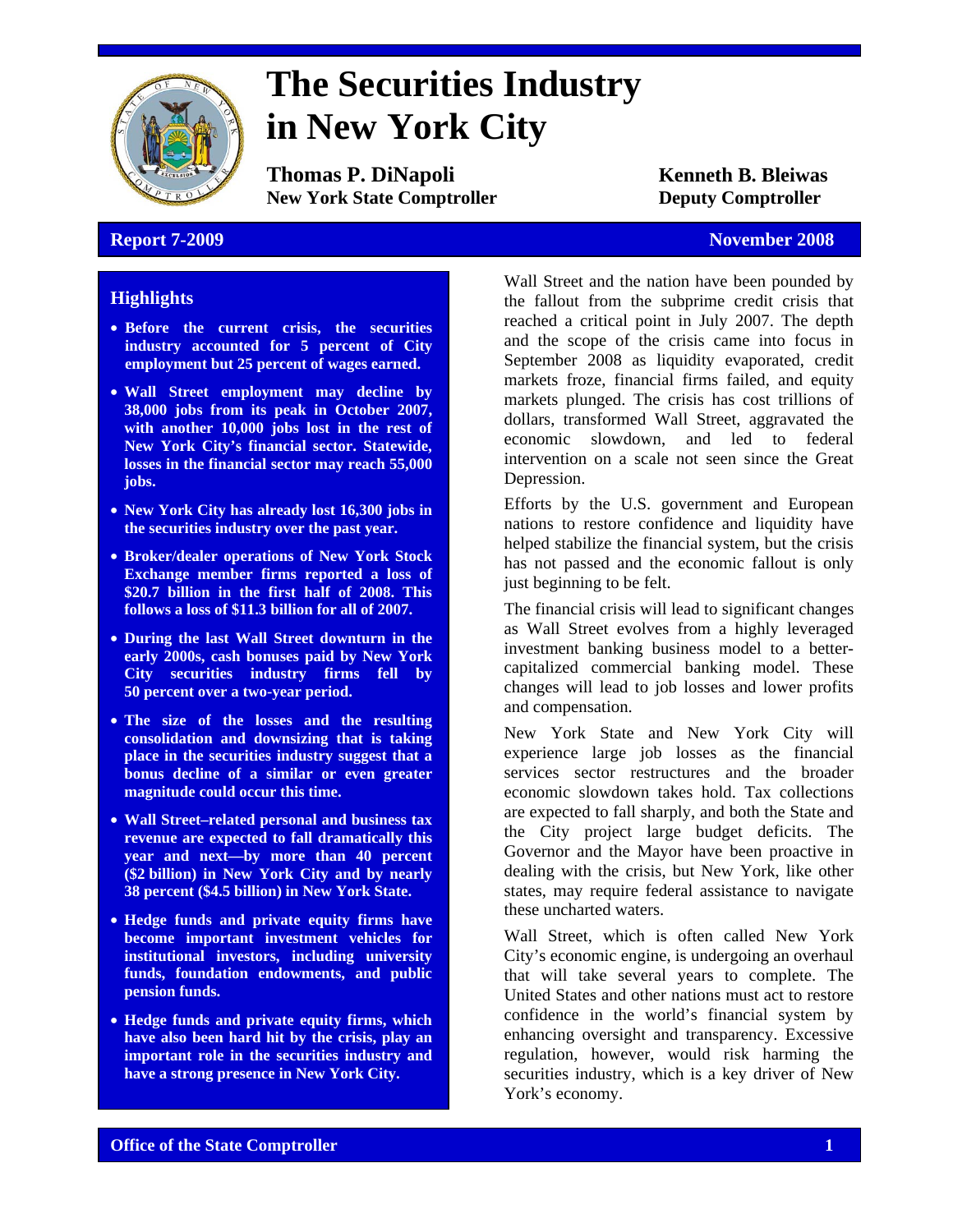# **Federal Government Actions**

Throughout the credit crunch, the Federal Reserve and the U.S. Treasury Department have worked to restore liquidity, stability, and confidence in the financial markets and support economic growth.

Between September 2007 and April 2008, the Federal Reserve reduced interest rates seven times, but as the crisis grew the Federal Reserve turned to other actions. Among other things, it created a number of new lending facilities for nonbank financial firms, expanded the discount window for traditional banks and extended the discount window to other financial institutions, and increased coordination with foreign central banks.

The federal government also orchestrated the bailout of several financially distressed firms whose collapse threatened the financial system. For example, in March 2008 it steered the sale of Bear Stearns to JPMorgan Chase. By September 2008, deteriorating conditions caused the government to take over Fannie Mae and Freddie Mac—the nation's largest mortgage lenders, with combined liabilities of \$5 trillion.

The government also provided an \$85 billion loan (subsequently raised to \$150 billion) to prevent the collapse of insurer AIG, and assumed control of the company. The federal government did not prevent the collapse of Lehman Brothers, however, nor was it involved in the sale of Merrill Lynch—which came under pressure from the financial markets—to Bank of America.

The surviving independent investment banks, Goldman Sachs and Morgan Stanley, quickly converted themselves into commercial bank holding companies. While this structure subjects them to more regulation and limits how leveraged—and profitable—they can become, it allows them to take deposits to restore capital. In the wake of the sector's large losses, building capital has become a key to survival.

Even with these dramatic steps, conditions in the financial markets continued to deteriorate rapidly. In response, the U.S. Department of the Treasury proposed a \$700 billion bailout of the financial system on September 19, 2008. The Troubled Asset Relief Program (TARP), which was signed into law on October 3, 2008, authorizes the Treasury to purchase troubled assets from banks and other financial institutions, and grants the Treasury flexibility to take other actions.

Despite these actions, credit conditions tightened still further and bank failures began to spread across Europe. The Federal Reserve took additional steps to increase liquidity in the system, including the purchase of commercial paper and two additional half-point interest rate reductions.

The Treasury used part of the \$700 billion to take a \$125 billion equity stake in the nation's nine largest banks—an action last undertaken in the Great Depression—and it intends to take another \$125 billion stake in midsize and smaller banks. The Treasury no longer plans to purchase troubled assets from financial institutions. The use of the remaining TARP resources and reforming the financial system will be addressed by the Obama administration.

# **Recapitalization**

In response to large write-offs and the loss of market confidence, financial firms have moved to rebuild their balance sheets by raising additional capital. Before September 2008, Bloomberg LP had estimated that banks had raised \$353 billion in new capital—either through equity offerings or by bringing in new investment partners, including significant resources from sovereign wealth funds (i.e., investment funds owned by foreign nations).

Major sovereign fund investments in early 2008 included the Singapore Government Investment Corporation in UBS (\$11.5 billion), Abu Dhabi Investment Authority in Citigroup (\$7.5 billion), China Investment Corporation in Morgan Stanley (\$5 billion), and Temasek Holdings and three other funds in Merrill Lynch (\$6.6 billion). Many of the sovereign funds, however, have lost much of their investments as financial conditions deteriorated and some firms failed or were sold.

The need to find a well-capitalized partner drove the sales of Bear Stearns to JPMorgan Chase and of Merrill Lynch to Bank of America. The ability to raise capital by taking deposits also contributed to the conversion of Goldman Sachs and Morgan Stanley to commercial bank holding companies.

Goldman Sachs received a \$5 billion investment (about a 10 percent ownership stake) from Warren Buffett, and Morgan Stanley received \$9 billion by selling 20 percent of itself to Japan's Mitsubishi UFJ Financial Group. Overall, the highly leveraged investment banking model has collapsed in favor of a more capitalized commercial banking model.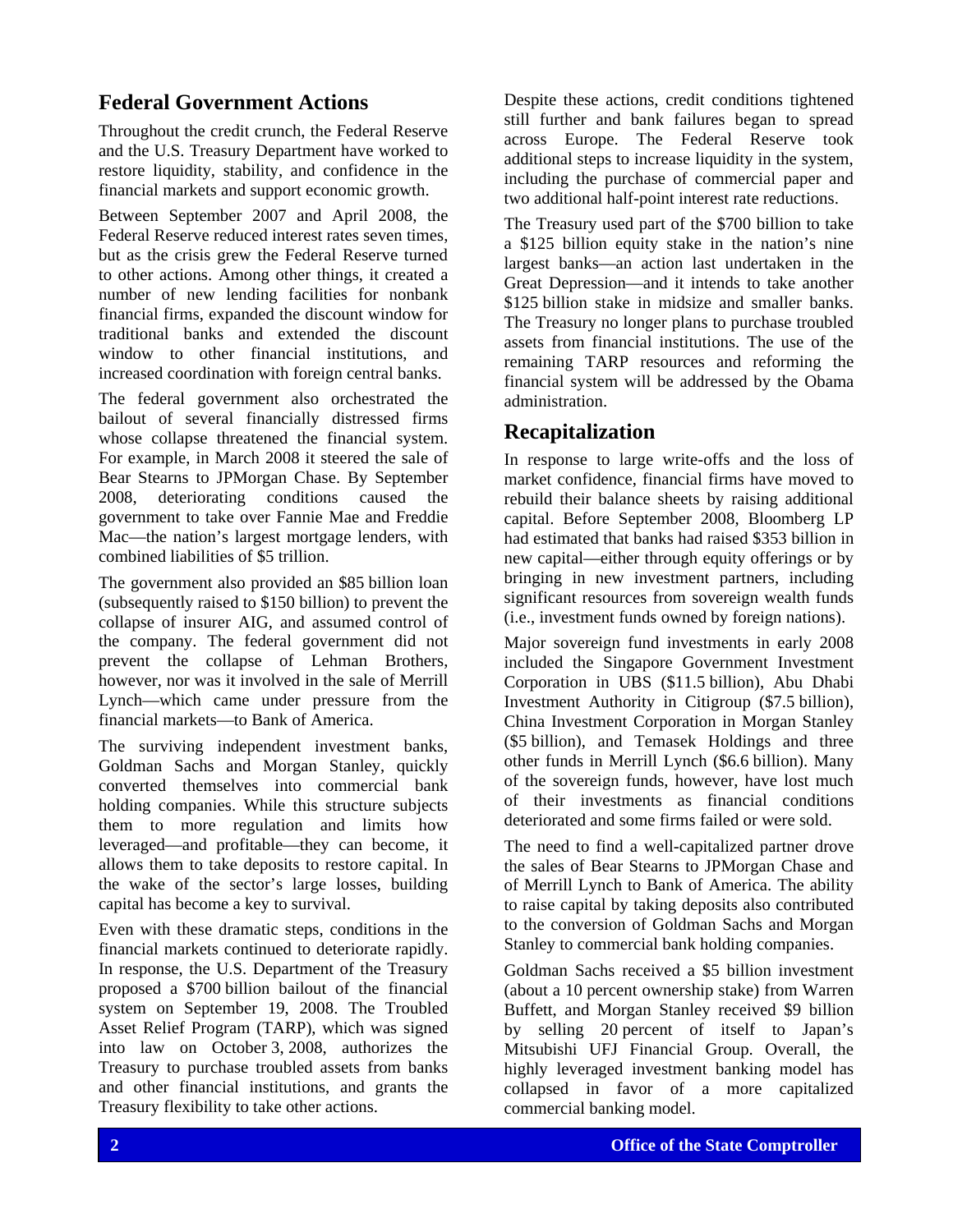# **Liquidity Concerns**

Liquidity pressures on financial firms are reflected in the increased use of the Federal Reserve's traditional discount window lending for commercial banks (see Figure 1). Utilization rose after the Federal Reserve implemented changes on March 17, 2008, which increased loan length and lowered the primary credit rate. Use of the discount window surged in late September 2008 as the credit markets froze and demand remains high.



Uncertainty and banks' reluctance to lend to each other have fueled a flight to U.S. Treasury instruments (Treasuries) as investors seek to lower their risk. Consequently, the interest rate on Treasuries has fallen while the interbank lending rate, reflected in the London Interbank Offered Rate (i.e., the Libor), has risen. The spread between these rates (specifically, the difference in rates for three-month Treasury bills and the threemonth Libor rate) increased sharply as the credit crunch intensified in August 2007, and then surged in September 2008 after the failure of Lehman Brothers (see Figure 2). The spread began to ease as the United States and other nations injected capital into their largest banks.



# **Access to Credit**

Businesses are also finding it more difficult to obtain capital—either through bank loans or by issuing commercial paper (i.e., short-term debt obligations)—because the credit markets have largely frozen. The level of outstanding commercial paper issued by companies themselves, which had increased at double-digit rates during 2005, 2006, and early 2007, fell from its peak by 34.8 percent through October 2008. A rebound began as the Federal Reserve started buying commercial paper (see Figure 3). The level of commercial and industrial loans made by domestic banks, which had grown by 28 percent in 2006, declined by 9.8 percent in 2007 and by 5.9 percent during the first three quarters of 2008.



Concerns about credit quality also increased the spread between higher- and lower-rated corporate bonds. The difference in yields between Moody's top-rated Aaa corporate bonds and the more moderate Baa bonds more than tripled, from 0.79 percentage points on October 13, 2007, to 2.89 percentage points as of November 15, 2008. Thus the cost of borrowing has soared for many companies, making it more expensive for businesses to finance their daily operations.

Borrowing also has become more difficult for some states and many municipalities across the country. California and Massachusetts, for example, were unable to access the short-term credit markets for a while. Municipalities are paying significantly higher interest rates now, and some have delayed offerings due to lack of interest.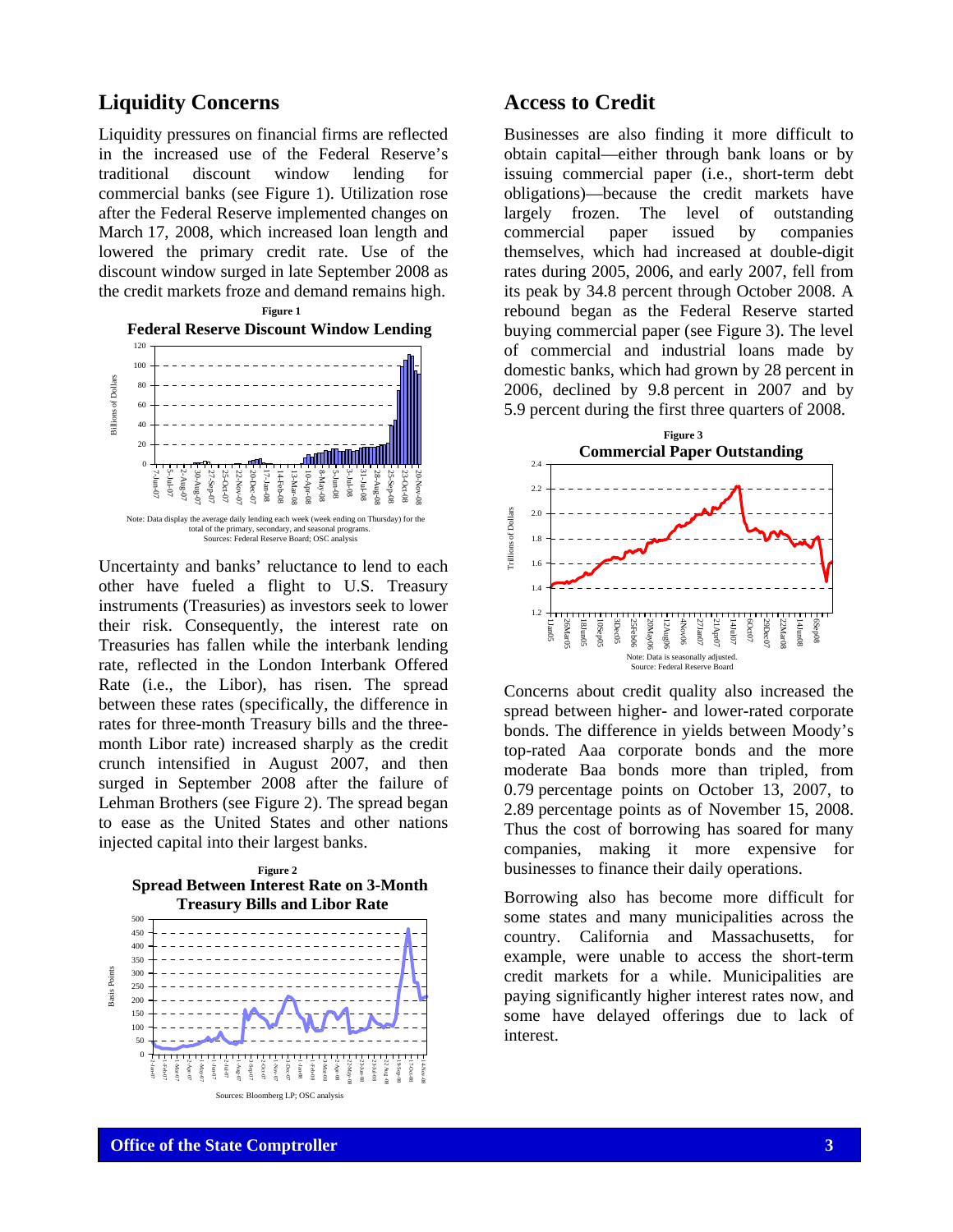For consumers, the tightening of credit standards and reduction in credit availability is occurring across several kinds of products. Financing has become difficult for everything from car loans to student loans. In August 2008, the level of outstanding consumer installment credit fell by 0.2 percent to \$2.6 trillion (seasonally adjusted), which is the first monthly decline since 1998.

The lack of liquidity and tighter credit standards are also evident in mortgage financing. Nationwide, mortgage originations for home purchases have fallen by 51 percent since peaking in the fourth quarter of 2005 at a seasonally adjusted, annualized rate of \$1.7 trillion (see Figure 4). Likewise, originations for refinancings have fallen by 42 percent during the same period. The lack of available financing has increased the downward pressure on home prices.



The use of subprime mortgages, which is at the heart of the current crisis, has fallen since the spring of 2007. According to one measure (data collected under the Home Mortgage Disclosure Act), the number of subprime mortgage originations fell by 63 percent during all of 2007.

## **Financial Market Conditions**

Conditions in the financial markets began to change dramatically during the third quarter of 2007 as uncertainty increased for several investment classes. Events reached a critical point in September 2008 as liquidity evaporated, credit markets froze, financial firms failed, and equity markets plunged. These developments have had an adverse impact on revenues and profits of financial firms.

#### *Equity Markets*

The Dow Jones Industrial Average declined by 37.8 percent from 11,723 on January 14, 2000, to 7,286 on October 9, 2002, reflecting the economic downturn and the terrorist attacks of September 11, 2001. Over the next five years, the stock market rose until it peaked at 14,164 on October 9, 2007. Over the course of the following year, the Dow dropped by nearly 47 percent, to 7,552 on November 20, 2008 (see Figure 5). The sharpest declines have occurred in the past two months.



The stock market's decline over the past year has eliminated an estimated \$8 trillion in shareholder wealth. According to the Congressional Budget Office, retirement plans—e.g., private sector, public sector, and 401(k) plans—have lost about \$2 trillion in value. The loss in wealth will depress consumer spending and increase public and private sector pension costs for many years.

Overseas equity markets have also experienced large declines (see Figure 6). So far this year, the London and Tokyo stock indices have fallen by at least 40 percent and the Russian and Shanghai indices have declined more than 60 percent.

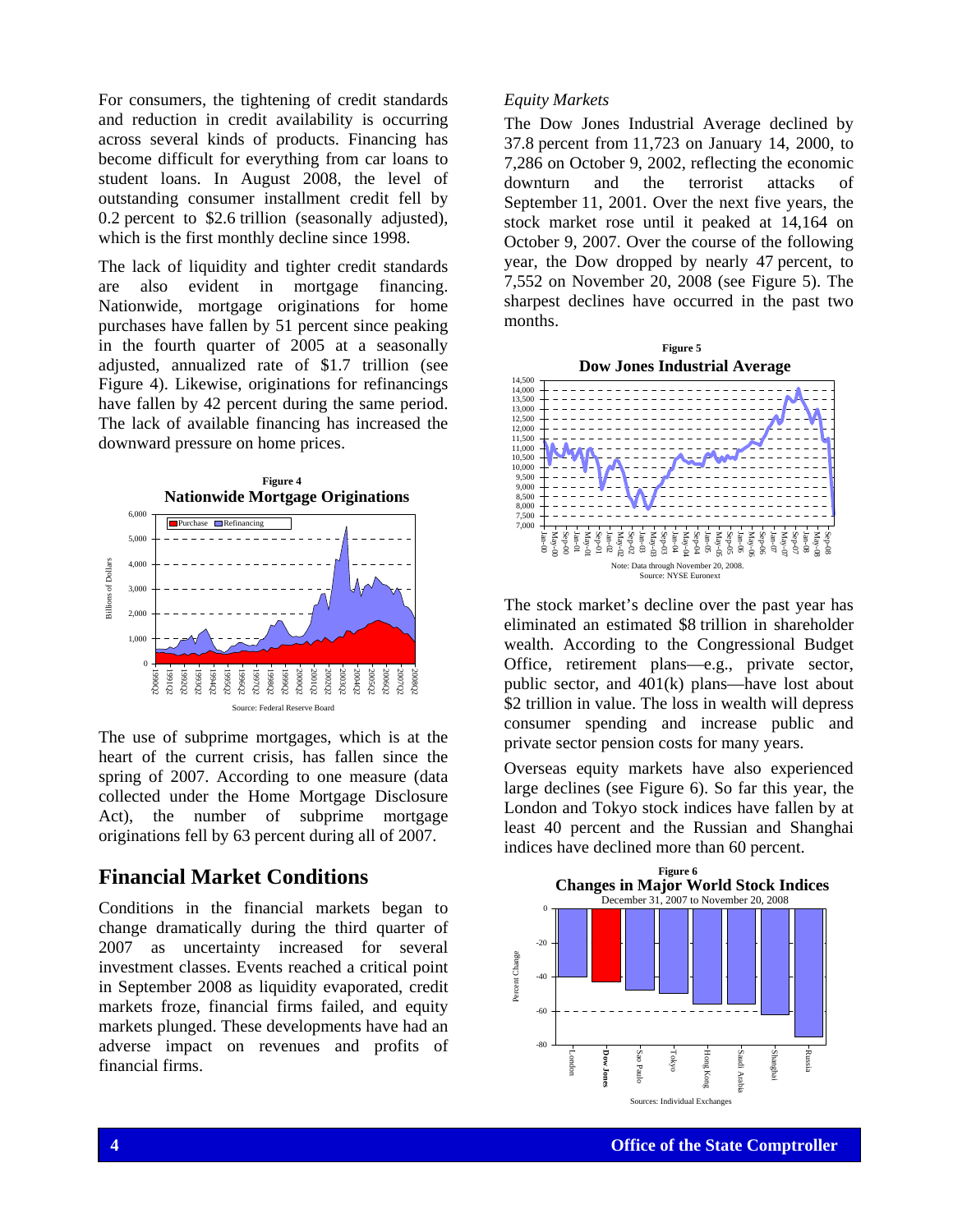As prices have declined in the equity markets, price volatility and trading volume have surged. The Chicago Board Options Exchange Volatility Index reached 80.9 on November 20, 2008—more than five times higher than before the current crisis began (see Figure 7). Trading volume on the New York Stock Exchange during the first ten months of 2008 was nearly 57 percent greater than during the same period in 2007. On October 10, 2008, a new daily trading volume record—nearly 11.5 million shares—was set.



#### *Commodities*

The turmoil in the financial markets affects not only financial instruments but commodities as well. Just as sharp price increases for commodities help fuel inflationary concerns, the sudden collapse of these prices, coupled with declining home prices and the worldwide economic slowdown, has renewed concerns about deflation.

The price and trading volumes of commodities have skyrocketed in recent years, driven by rising demand and price speculation. According to the Bank for International Settlements, the outstanding value of over-the-counter derivatives contracts for commodities reached \$9 trillion worldwide by the end of 2007—a nearly ninefold increase over the 2002 level. The Reuters/Jefferies composite commodity price index peaked at record levels on July 2, 2008 (see Figure 8).

Since July, however, global economic growth has slowed, undermining both demand and the availability of capital for speculative investment. Although the plunge in oil prices has been most noticeable, all commodities prices have fallen sharply, with the Reuters/Jefferies price index declining by 51.1 percent between July 2, 2008, and November 20, 2008.



*Asset-Backed Mortgage Securities* 

During the early part of the decade, financial institutions increased their reliance on mortgagebacked securities. Although they were risky, these securities proliferated, and between the third quarter of 2004 and the third quarter of 2006 issuances soared—net issuances exceeded \$500 billion annually. As delinquencies and defaults began to grow, demand for these securities evaporated (see Figure 9). Financial institutions began to write off many of these bad loans, resulting in large financial losses.



The decline in home values, which precipitated the credit crisis in the mortgage market, has only worsened during the past year. According to the S&P/Case-Shiller Home Price Index, national home prices have fallen by 18.2 percent from their peak in the second quarter of 2006, and by 15.4 percent in the past year alone (see Figure 10).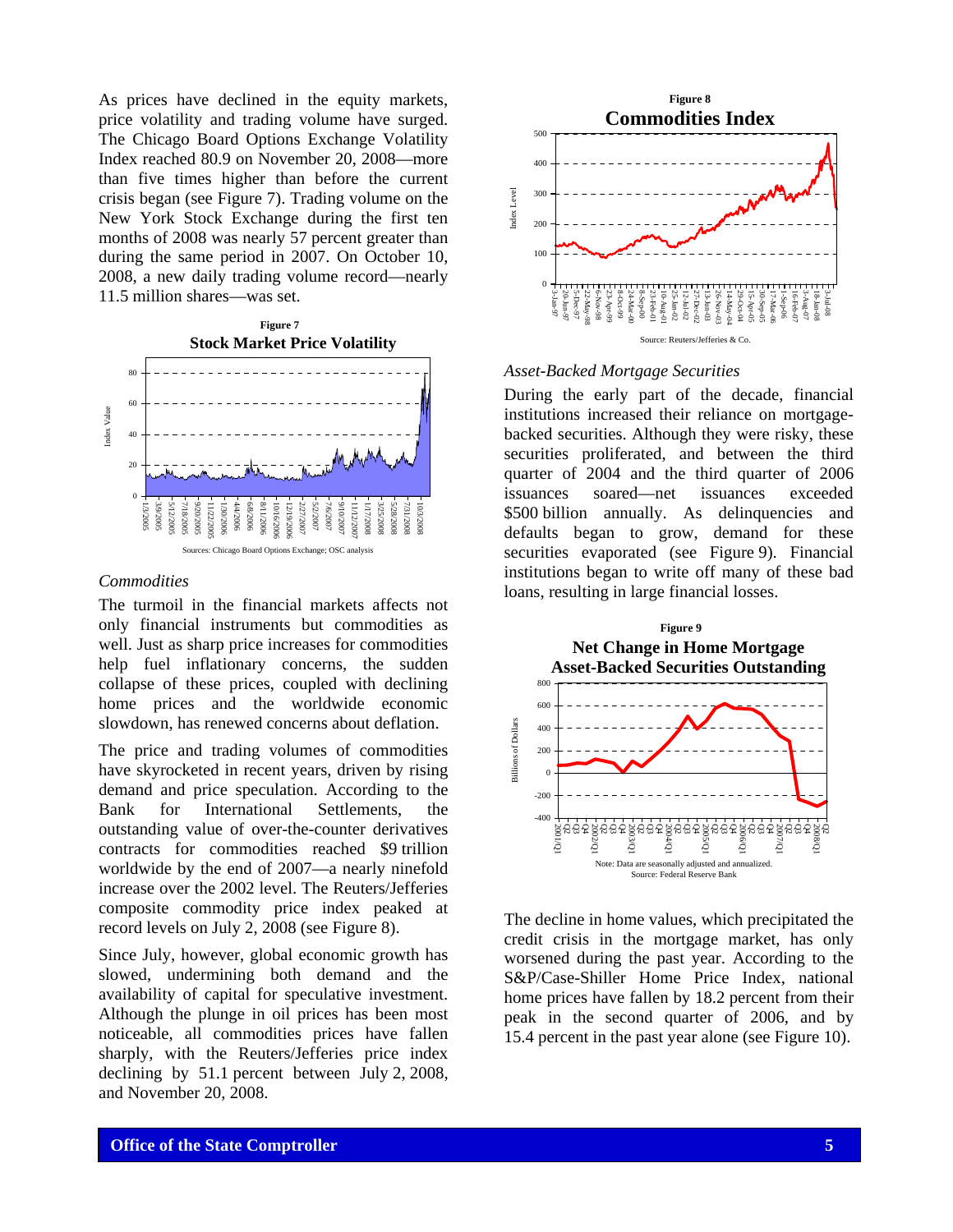

Home values in virtually all of the nation's 20 largest metropolitan areas have declined (see Figure 11). Property values in San Francisco, Los Angeles, San Diego, Miami, Las Vegas, and Phoenix have declined the most—by at least 30 percent since mid-2006—and the four states in which these cities are located lead the nation in mortgage delinquencies and foreclosures. Prices have declined by 10.7 percent in the New York metropolitan area during this period.



**Example 2** Office of the State Comptrane and the State Comptress, increased by 21 persons in the number of the State Comptroller areas and the State Comptroller and the State Comptroller and the State Comptroller and the With the economy slowing, commercial vacancy rates are rising across the nation. CB Richard Ellis reports that in some cities, such as Detroit and Dallas/Fort Worth, commercial vacancy rates are close to or exceed 20 percent. In New York City, Manhattan's commercial real estate market has begun to weaken as job losses in the finance industry increase and spread throughout the economy. Several major commercial real estate deals and construction projects have been cancelled or put on hold due to tight credit conditions and weakening demand. Colliers ABR reports that Manhattan's overall commercial vacancy rate rose to 9.1 percent in September 2008, from 6.8 percent one year earlier.

### *Derivatives*

Derivatives are financial contracts whose price depends on the value of other underlying financial instruments. They are often used to hedge risk, but can also be used for speculative purposes. Warren Buffet has described derivatives bought on speculation as "financial weapons of mass destruction." Over the past six years, the value of derivatives grew fivefold to \$531 trillion in June 2008 (see Figure 12). Interest rate derivatives, which account for nearly 88 percent of all derivatives, increased by 21 percent in the first half of 2008. Credit default swaps, which make up a much smaller portion of derivatives, declined by 12.2 percent to \$54.6 trillion during this period.



### *Mergers and Acquisitions*

Although the credit crisis reached a critical point during the second half of 2007, the impact on merger and acquisition activity was not apparent until the first quarter of 2008.

Thomson Reuters Financial reports that in 2007, merger and acquisition activity reached a record \$3.8 trillion, an increase of 23.9 percent. (Of this amount, \$1.7 trillion involved the acquisition of companies in the United States.) The amount of imputed fees from mergers and acquisitions reached \$44 billion worldwide, an increase of 16 percent. The (then) six largest firms in the United States realized \$12.5 billion in fees (led by Goldman Sachs at \$3.1 billion), an increase of 29.9 percent over the 2006 level.

With credit conditions tightening, announced merger and acquisition activity in the United States declined by more than 30 percent during the second half of 2007 (compared to the second half of 2006). The slowdown was less pronounced in the rest of the world, where announced deals grew at a slower rate (8.3 percent) than in recent years.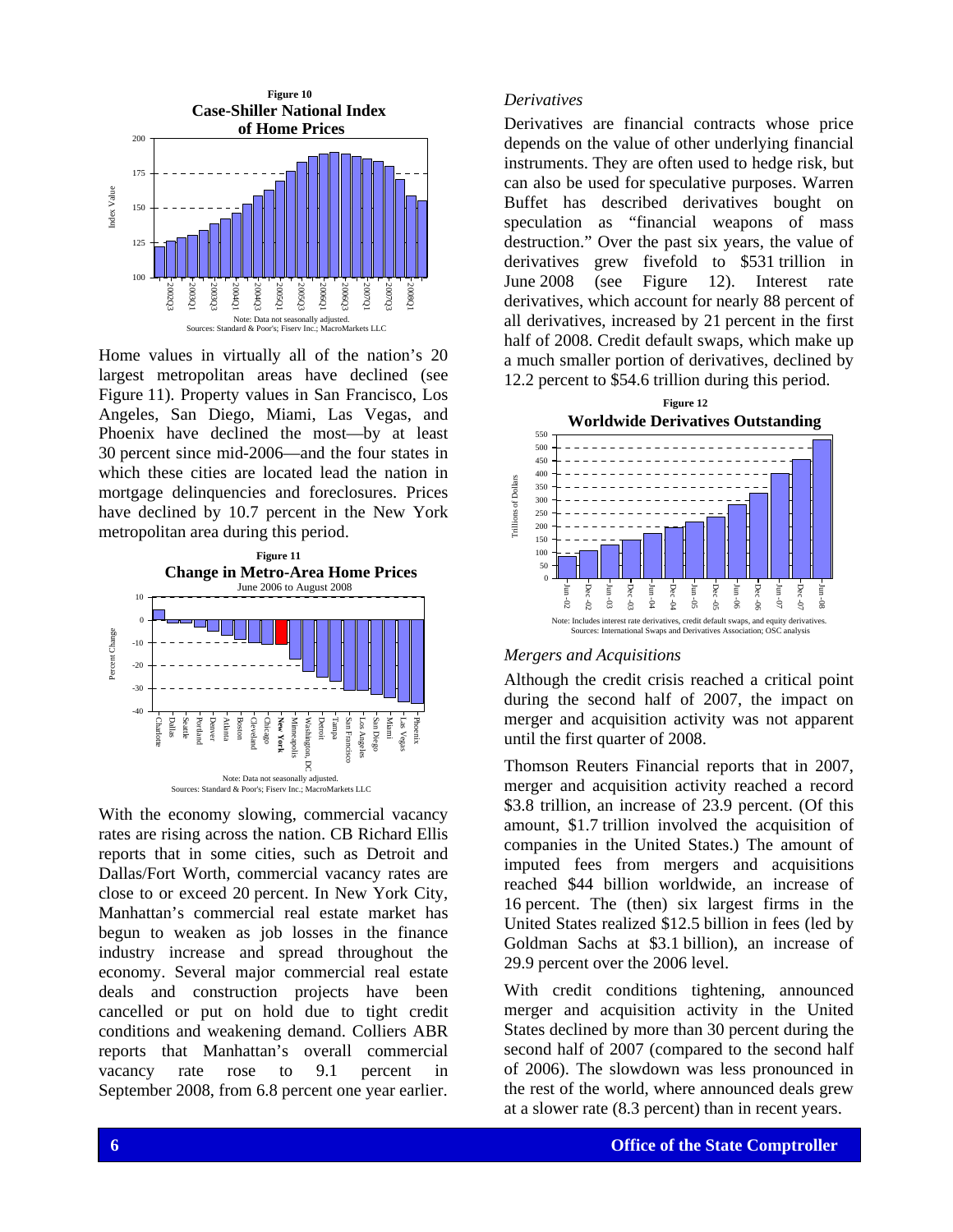The slowdown in merger and acquisition activity has continued into 2008, which will lead to a marked reduction in fees in 2008 and 2009. Completed domestic transactions declined by 47.3 percent through September 2008, and by 10.2 percent in the rest of the world. Imputed fees for New York–based firms declined by 32.1 percent (see Figure 13).



#### *Equity and Debt Underwriting*

Activity in the underwriting market also began to slow during the second half of 2007. Although worldwide equity issuances grew by 12.3 percent during the second half of 2007 and initial public offerings (IPOs) grew by 5.9 percent, the rates of growth were much smaller than one year earlier. The value of equity issuances in the United States fell by 11.4 percent during this period and the value of IPOs declined by 1.2 percent.

Equity issuances for the first three quarters of 2008 were down by 33 percent worldwide, including a decline of 57.5 percent for IPOs. In the United States, however, the value of equity issuances grew by 14.2 percent, reflecting efforts to recapitalize the financial industry. Thomson Reuters reports that during this period the top ten equity issuances, with a value of \$78.4 billion, were for companies in the financial industry.

The worldwide value of long-term debt issuances fell by 17.8 percent during the second half of 2007, driven by a 28.4 percent decline in the United States. Conditions worsened in the first three quarters of 2008, as issuances fell by 39.3 percent worldwide and by 48.8 percent in the United States. Although financial institutions in the United States continued to hold the lead in debt equity underwriting, imputed fees fell by 31 percent during the first nine months of 2008.

# **Sources of Revenue**

Wall Street firms have four main sources of revenue: investment banking (which includes mergers and acquisitions, and underwriting); principal transactions (trading and the firms' own investment portfolios); asset management; and interest income. Figure 14 shows that industry revenues fell from \$70.3 billion in the first half of 2007 to \$32 billion in the second half of 2007.



Revenues for the six largest firms headquartered in New York City (Citigroup Institutional Clients Group, Goldman Sachs, JPMorgan Chase Investment Bank, Lehman Brothers, Merrill Lynch, and Morgan Stanley) fell by 63 percent in the second half of 2007, and by another 58 percent during the first three quarters of 2008. Several firms have reported negative revenues due to write-offs that exceeded their other earnings. Write-offs at these firms have totaled more than \$140 billion since the third quarter of 2007, with the largest write-offs at Citigroup and Merrill Lynch.

Principal transactions, which totaled \$51 billion in the first half of 2007 and had accounted for nearly 50 percent of the firms' net revenues, swung to a \$28 billion loss in the second half of 2007. reflecting write-offs, and eased to an \$18 billion loss in the first three quarters of 2008.

Although the firms' net interest income grew by 37 percent and asset management income increased by 4 percent during the first three quarters of 2008 (when compared to the same period in 2007), income from investment banking fell by 42 percent—declining at all the firms reflecting the reduction in mergers and acquisitions and underwriting activity.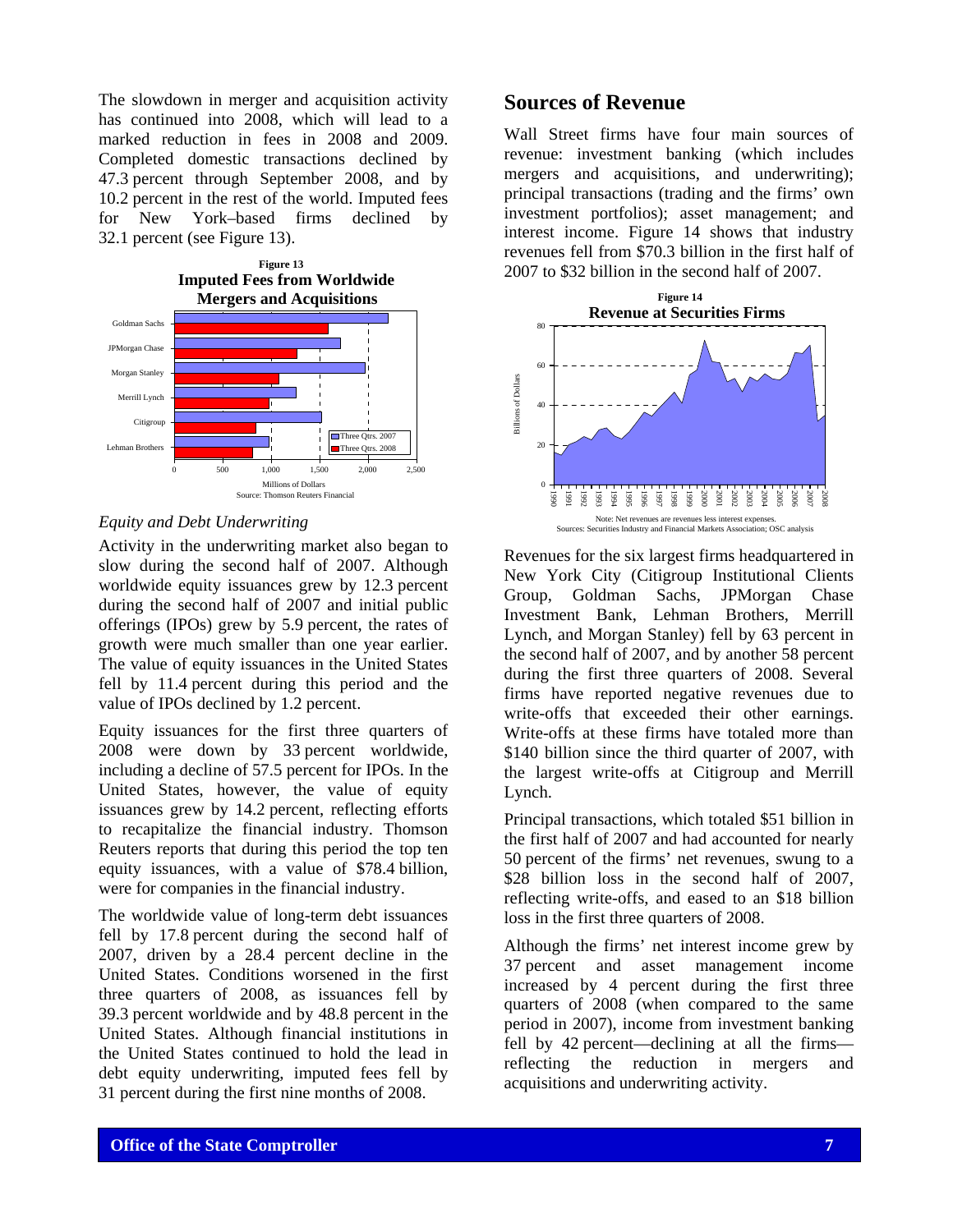# **Wall Street Profits**

According to the Securities Industry and Financial Markets Association (SIFMA), broker/dealer operations of New York Stock Exchange member firms reported profits of \$20.9 billion in 2006, slightly less than the record set in 2000. These firms, however, lost \$11.3 billion during 2007, the industry's first loss since 1990 (see Figure 15).



Although member firms earned \$8.9 billion during the first half of 2007, they lost \$20.2 billion during the second half of the year as write-offs accelerated. Member firms lost \$20.7 billion in the first half of 2008, despite a small gain in the second quarter. New York City's financial plan assumes a loss of \$25.5 billion for all of 2008, but projects profits of \$8.7 billion in 2009 and more than \$16 billion by 2011. These estimates, however, may be overly optimistic.

Most of the losses have been focused in the major firms. Small New York City regional firms had less exposure, and their pretax profits grew by 10 percent in 2007 and were unchanged in the first half of 2008. Small regional firms in the rest of the nation remained profitable, but at lower levels.

Traditional broker/dealer profits alone, however, reflect only part of Wall Street's financial condition, as the large financial firms have extended their operations into activities and markets that are not fully captured by this data. As a result, the Office of the State Comptroller also examines the pretax profits of the largest financial firms headquartered in New York City.

Profits for these large financial firms were on track to set a new record during the first half of 2007, but write-offs of toxic assets depressed profits in the third quarter and resulted in record losses of \$33.2 billion in the fourth quarter (see Figure 16). Although the firms still reported a net profit of \$11.8 billion in 2007, that represented a decline of 81 percent from the previous year.



During the first three quarters of 2008, these large firms reported pretax losses of \$35.6 billion. Only three firms recorded profits—Goldman Sachs, JPMorgan Chase, and Morgan Stanley. These profits had all declined from the same period in 2007, ranging from a 45 percent fall-off at Morgan Stanley to a 94 percent drop at JPMorgan. The largest losses during this period were reported by Citigroup (\$18.6 billion) and Merrill Lynch (\$19.7 billion).

# **Employment**

Employment in the securities industry in New York City peaked at 200,300 in December 2000 (on a seasonally adjusted basis), but declined by 40,800 jobs, or 20 percent, over the following two and a half years in response to the bursting of the dot-com bubble and the events of September 11, 2001 (see Figure 17). By October 2007, the securities industry had regained 28,100 jobs—about two thirds of the jobs lost in the last downturn.

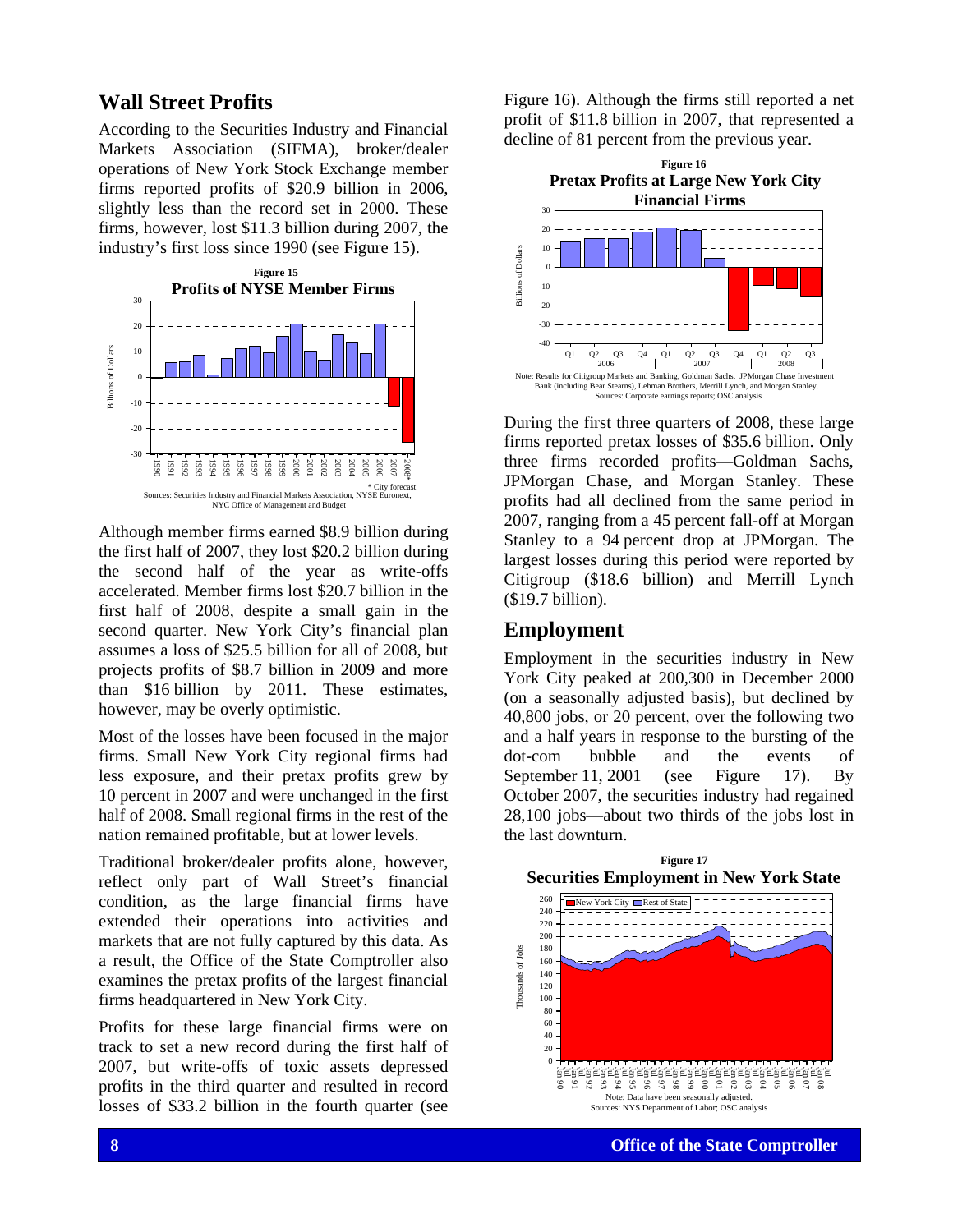

Securities firms, banks, and mortgage and insurance companies, however, have all announced growing numbers of layoffs in response to the crisis. Thus far, employment statistics show that most of the jobs lost in New York City have been in the securities industry. As of October 2008, the industry has already shed 16,300 jobs—more than half of the number gained during the last economic expansion.

Many of the job losses reported in the early stages of the credit crunch were in the area of mortgage lending, but these did not have a major impact locally because most of the jobs were located outside of New York City. The restructuring in banking and insurance, however, is just beginning to be reflected in the employment statistics.

The credit intermediation sector—composed of commercial and savings banks, consumer and commercial lending, and mortgage financing—has lost 2,500 jobs in New York City since peaking in December 2006, including 1,200 jobs in the past year (see Figure 18). This sector has been in longterm decline, but enjoyed a rebound in the last expansion. The insurance sector, which has also been in decline, has lost 700 jobs over the past year.

The financial services sector in the rest of New York State is dominated by insurance, followed closely by credit intermediation. (Together, they account for two thirds of the sector's jobs.) The financial sector outside of New York City has lost 3,400 jobs over the past year, and losses are expected to mount in the coming months.

Over the past half-century, Wall Street has experienced six periods of extended employment contraction, with declines in four of these periods exceeding 20 percent. The last two major retrenchments in New York City (in the wake of the 1987 stock market crash, and the bursting of the dot-com bubble and events of September 11, 2001) fell into this range, although losses after the 1987 crash occurred over a much longer period (see Figure 19).



As of October 2008, the securities industry in New York City had contracted by 8.7 percent. A 20 percent reduction would translate into a loss of nearly 38,000 jobs in the securities industry. We expect to see additional losses, although on a smaller scale, in the banking, credit, and insurance sectors. In total, the financial services sector in New York City could lose as many as 48,000 jobs.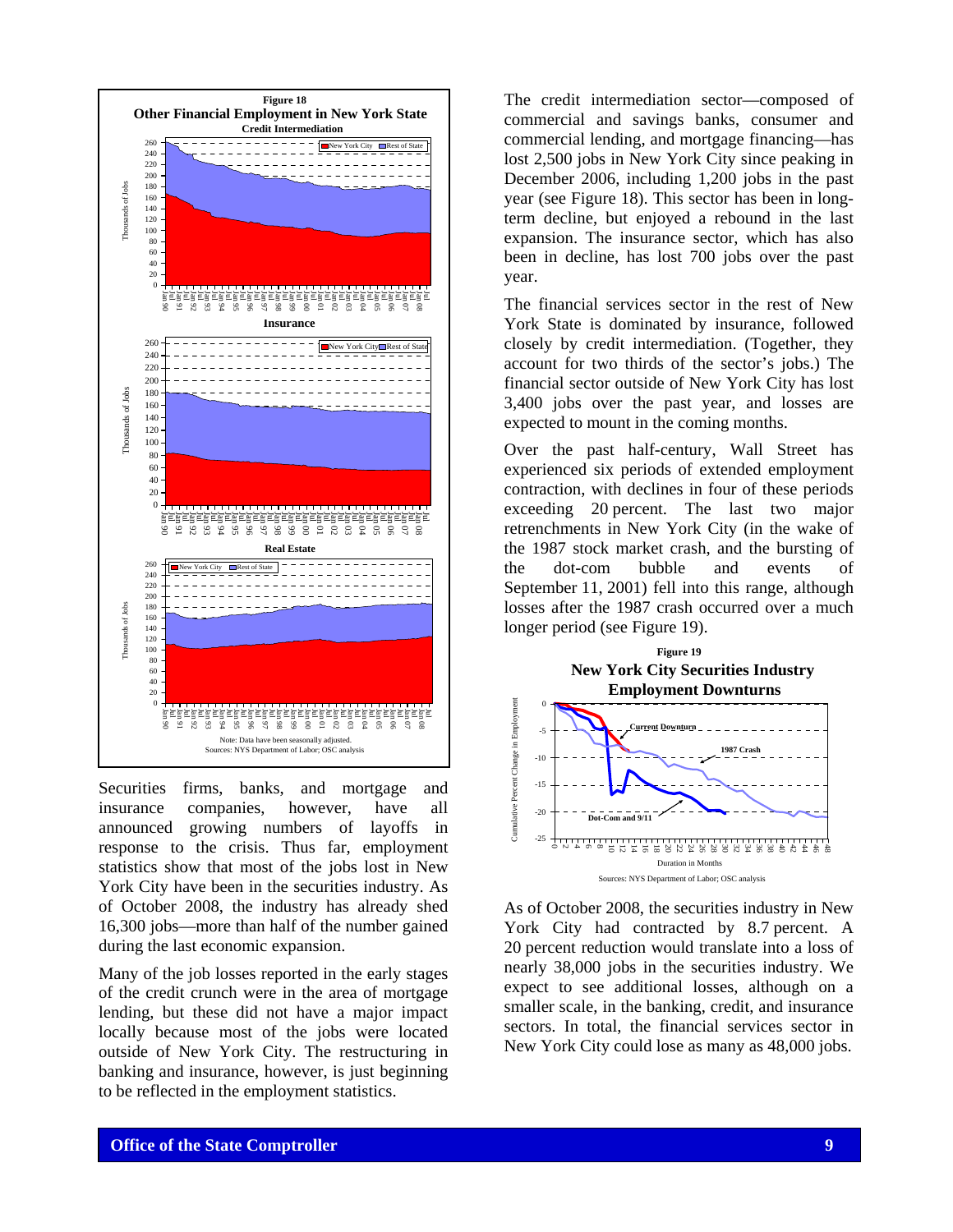# **Compensation**

Wall Street compensation levels remained high in 2007 even as profits began to plummet, but a number of factors will lead to a large decline in 2008. These include continued write-offs, which will hold down profits; the impact of consolidation and restructuring, including the transformation of investment banks into more regulated, less leveraged commercial banks; and the federal government's equity position and new regulations.

Wall Street wages grew by 22.7 percent to reach \$73 billion in 2007, the highest rate of growth since 2000. Between 2003 and 2007, Wall Street wages doubled, growing almost four times faster than wages in the rest of the City's economy. During this period, Wall Street accounted for 45 percent of all wage growth in the City. By 2007, Wall Street accounted for more than one quarter of all wages paid in New York City that year, even though it accounted for a little more than 5 percent of the jobs.

#### *Average Salaries*

The average salary in the securities industry in New York City (including bonuses) reached a record high of nearly \$400,000 in 2007 (see Figure 20). On average, Wall Street jobs paid about 6.8 times the salary of nonfinancial jobs in the City (which averaged \$58,640 in 2007). In 2007, salaries averaged \$150,260 in credit intermediation and insurance, and \$62,060 in real estate and related industries.



The last economic expansion benefited Wall Street much more than the rest of the City's economy. Between 2003 and 2007, the average salary in the securities industry grew by 76.2 percent—more than four times faster than in the nonfinancial sectors (17.8 percent). Salaries in the rest of the finance sector also grew faster, rising by nearly 42 percent in credit intermediation and insurance, and by 31.3 percent in real estate and related industries.

Because most of the highest-paying positions (e.g., investment bankers, financial advisors, chief executive officers, and senior managers) are located in New York City, average salaries in the securities industry outside New York City are substantially lower (\$205,000 elsewhere in New York State in 2007—or slightly higher than half the average in the City—and \$159,000 in the rest of the nation). Nonetheless, average salaries in the securities industry outside of New York City rose by 55.7 percent between 2003 and 2007.

#### *Bonuses*

Cash bonuses paid by the securities industry to their employees working in New York City have grown dramatically since 1990, despite occasional declines (see Figure 21). After the downturn, bonuses grew from \$9.8 billion in 2002 to \$33.9 billion in 2006. Bonuses account for roughly half of industry compensation, and Wall Street accounts for more than 80 percent of the bonuses paid in the financial services sector and more than 60 percent of all bonuses paid in New York City.



Although profits fell sharply in the second half of 2007, the Office of the State Comptroller estimates that cash bonuses declined by only 2 percent to \$33.2 billion in 2007. Historically, the decline in bonuses tends to lag behind the decline in profits as firms seek to retain high-performing employees before lower profits force lower bonuses and layoffs.

Compensation (salaries and cash bonuses) for the broker/dealer operations of New York Stock Exchange member firms averaged 53 percent of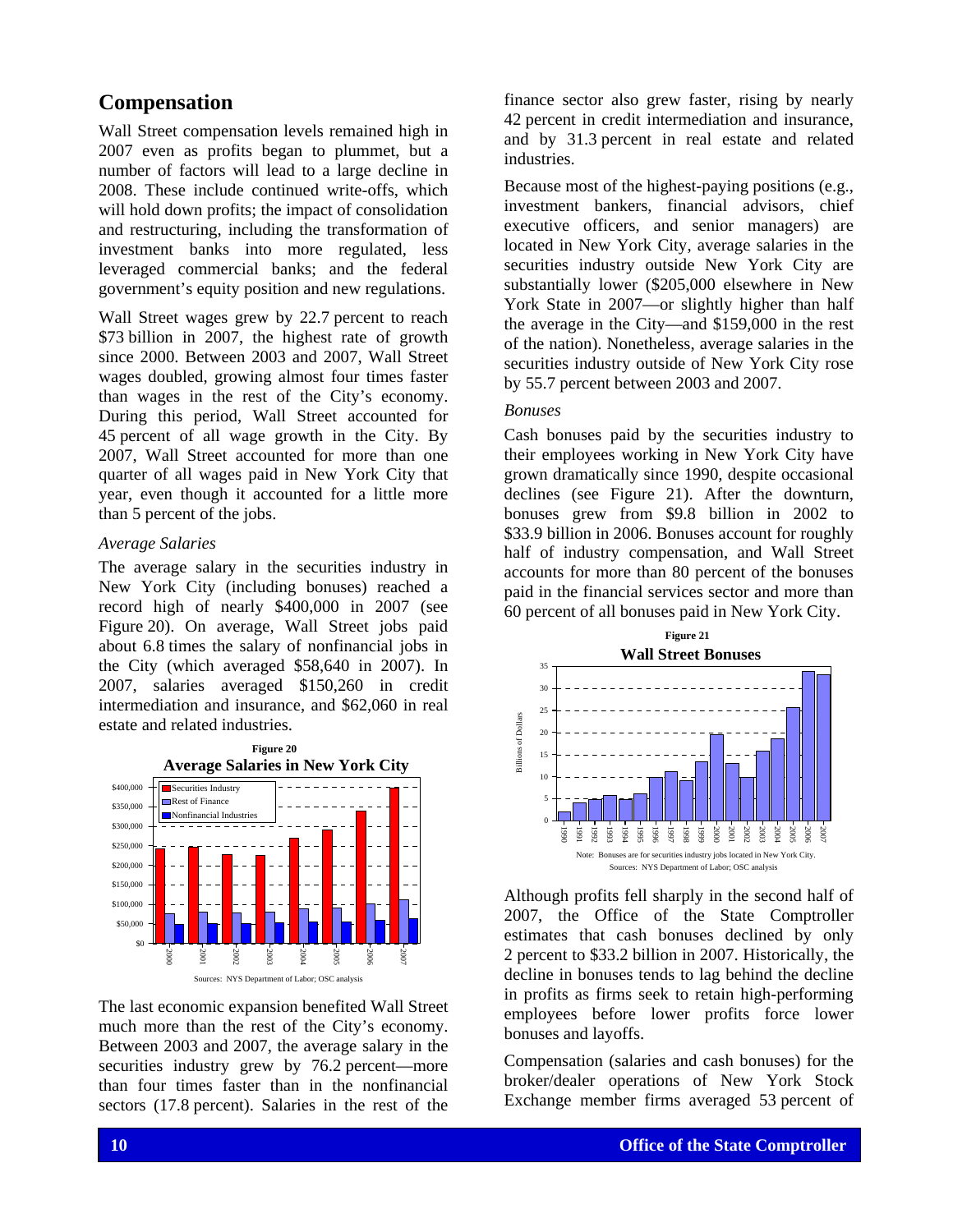net revenues from 1990 through 2006 (see Figure 22), with little fluctuation. In 2007, the ratio rose from 56.4 percent in the first half of the year to 93.8 percent in the second half, as member firms continued to pay near-record bonuses despite mounting losses. Although compensation fell by 24 percent between the first and second halves of the year, net revenues fell twice as fast. The ratio of compensation to revenue rose slightly to 97.4 percent in the first half of 2008—which is unsustainable in the long run.



For the large firms headquartered in New York City, compensation declined by more than 20 percent during the first three quarters of 2008, compared with the same period last year. Since these figures include severance payments, ongoing compensation costs appear to be declining at an even faster pace. SIFMA reports that compensation for the broker/dealer operations of New York Stock Exchange member firms dropped by 14 percent in the first half of 2008, compared with the same period one year earlier.

Given the magnitude of losses and the resulting consolidation and downsizing that is taking place in the securities industry, the bonus pool will contract sharply in 2008. Quantifying the decline is difficult, however, because current conditions are unprecedented, and it is still unclear how financial firms will change their compensation patterns or be influenced by federal intervention.

While top executives are unlikely to receive cash bonuses, lower level employees will still receive bonuses. Although the size of the bonus pool will be much smaller than in prior years, the pool will be shared among fewer employees. Also, greater emphasis may be placed on noncash bonuses, such as stock options, than in past years.

In the early 2000s, bonuses fell by 50 percent over a two-year period (33.2 percent in 2001 and 25 percent in 2002) in the years following the bursting of the dot-com bubble and the events of September 11, 2001. As discussed in a separate report issued by the Office of the State Comptroller on September 29, 2008, recent developments suggest that a decline of a similar or even greater magnitude could occur this time.<sup>1</sup>

On October 28, 2008, New York State revised its budget assumptions to incorporate a two-year 54.6 percent decline in the cash bonus pool for the entire financial sector (42.7 percent in 2008 and 20.7 percent in 2009 compared to the lower 2008 base year), which is driven by the securities industry in New York City. On November 5, 2008, the City of New York revised its budget assumptions to incorporate a two-year 48 percent decline in the bonus pool for the City's securities industry (47 percent in 2008 and 2 percent in 2009). Both the State and City assumptions are reasonable for budgetary purposes.

Not only will cash bonuses decline sharply, but future growth will be restricted by the restructuring of the industry—with firms regulated more, leveraged less, and generating lower profits—along with the limits on compensation contained in the federal bailout package. Since Wall Street accounts for such a large share of the State and City economies, lower bonuses will have a significant adverse impact on the economy and tax collections for some time to come.

# **Economic Multiplier Impact on Jobs**

The economic impact of the securities industry ripples through the economy. Due to the industry's high income levels, the creation of new Wall Street jobs prompts the creation of employment and wages in other industries through multiplier effects. These effects can be either indirect (through the purchasing of goods or services from other industries) or induced (through the increased household consumption of the new jobholders). The multiplier impact of Wall Street's expansion, from which the City benefited enormously during the past few years, also works in reverse. Thus, Wall Street's contraction will result in job losses in the rest of the City's economy for some time.

 $\overline{a}$ 

<sup>1</sup> The Office of the State Comptroller traditionally reports by early January on its estimate of annual cash bonuses paid in the prior year.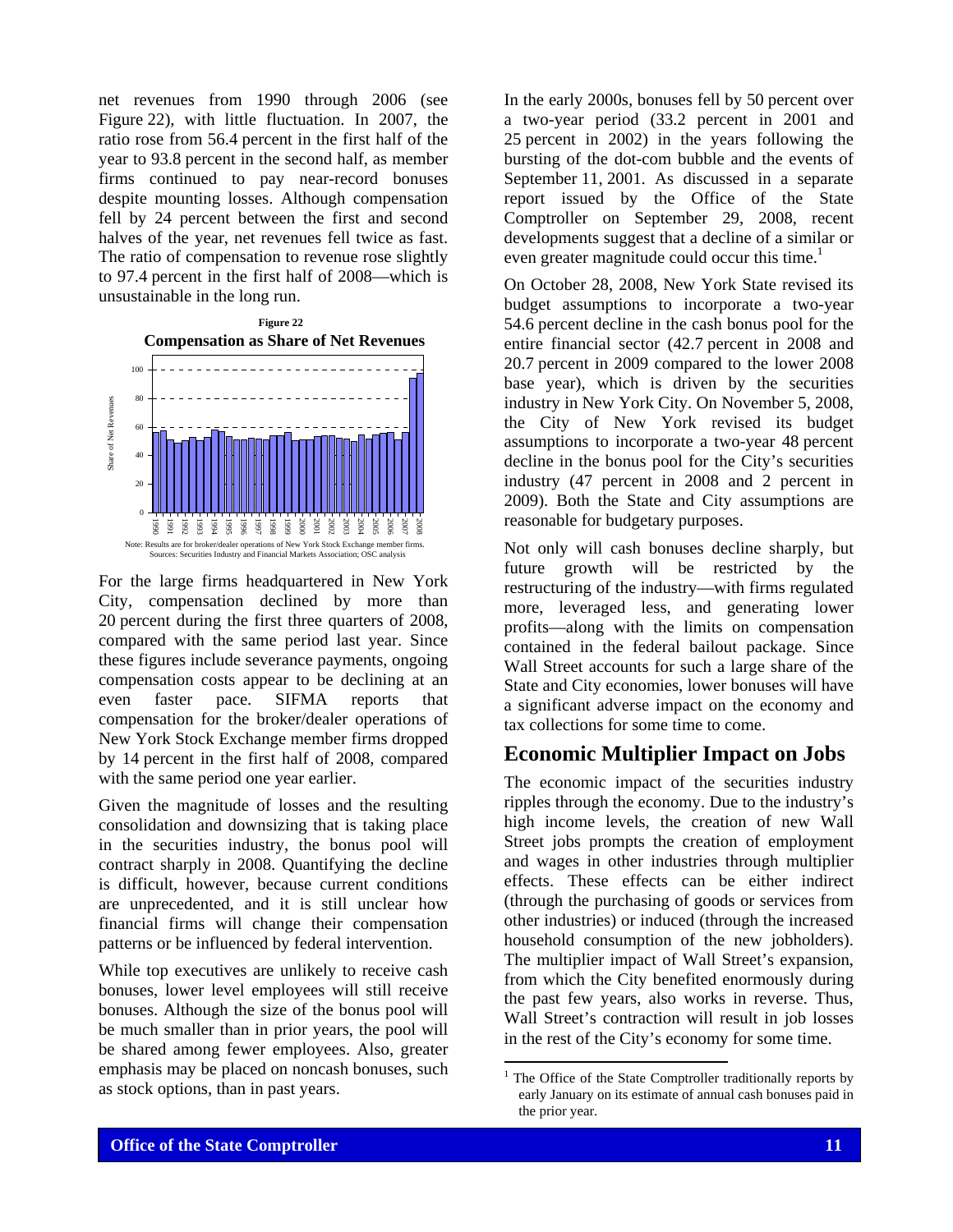The Office of the State Comptroller estimates that each job added in the securities industry leads to the creation of two additional jobs in other industries in New York  $\text{City.}^2$  Most of the additional jobs, such as those in retail trade and restaurants, result from increases in household consumption. The balance of the jobs created are in industries that support Wall Street, such as legal, accounting, business, and commercial real estate services.

The multiplier effect also extends beyond New York City because a large percent of Wall Street's employees are commuters who live outside the city. The model shows that each new Wall Street job also creates 1.3 jobs elsewhere in New York State, predominantly in the suburban areas.

With Wall Street now contracting, the multiplier effect will carry losses through the rest of the City and State economies. New York City lost 232,100 private sector jobs during the 2001-2003 recession.<sup>3</sup> The multiplier implies that the securities industry directly and indirectly accounted for more than half, or 122,200, of those job losses. During the last recession, New York State lost 329,600 private sector jobs, of which Wall Street directly and indirectly contributed a loss of 173,500—or more than half of the decline.

On November 21, 2008, the Federal Reserve Bank of New York held a conference that examined the impact of the financial sector's restructuring on the regional economy. A number of government offices have already projected job losses related to the financial crisis and the broader economic slowdown. While the estimates vary, the orders of magnitude are all substantial.

The New York State Division of the Budget estimates that the entire financial services sector in the State will lose 45,000 jobs between the end of 2007 and the end of 2009, with most of the losses concentrated in New York City. These losses, combined with job losses from the broader economic slowdown, will cost New York State 160,000 private sector jobs during this two-year period.

- The Office of the New York City Comptroller estimates that the financial services sector will lose 35,000 jobs in New York City over a twoyear period beginning in August 2008, and that the broader economic slowdown will cost New York City 165,000 private sector jobs during the two-year period. (The City Comptroller's estimate of job losses in the financial services sector excludes job losses that occurred prior to August 2008.)
- New York City's Office of Management and Budget estimates that the financial services sector in New York City will lose 31,000 jobs in the securities industry, and that the broader slowdown will cost New York City a total of 147,000 private sector jobs.
- The Office of the State Comptroller estimates that the financial services sector in New York State will lose 55,000 jobs during the two-year period beginning in October 2007 (when employment in the sector peaked), including 40,000 in the securities industry. Of these losses, New York City could lose 48,000 jobs in the financial services sector, including 38,000 in the securities industry. Total private sector job losses during this two-year period could reach 225,000 in New York State, including 175,000 in New York City. Job losses could be even greater if the downturn is longer and deeper than currently forecast.

# **Tax Revenues**

Wall Street activity generates a disproportionate share of State and City tax revenue because of high levels of compensation, profitability, and capital gains. In recent years, tax revenues from the securities industry grew rapidly and helped to fill the State and City coffers. (The industry has accounted for up to 20 percent of State tax revenues and 12 percent of City tax revenues.) The credit crisis has changed the tax revenue outlook, as falling profits, compensation (including bonuses), and employment will significantly reduce collections from the industry for the next several years.

Capital gains realizations, like bonus payments, have surged in recent years (see Figure 23). During Wall Street's last downturn, realizations declined by about 70 percent over a two-year period, for both the City and the State. Given

1

<sup>2</sup> The IMPLAN input-output model, developed for the federal government, uses interindustrial economic transaction data to model the economic effects of regional demand changes.

<sup>3</sup> New York City lost nearly 346,000 private sector jobs during the 1989-1992 recession.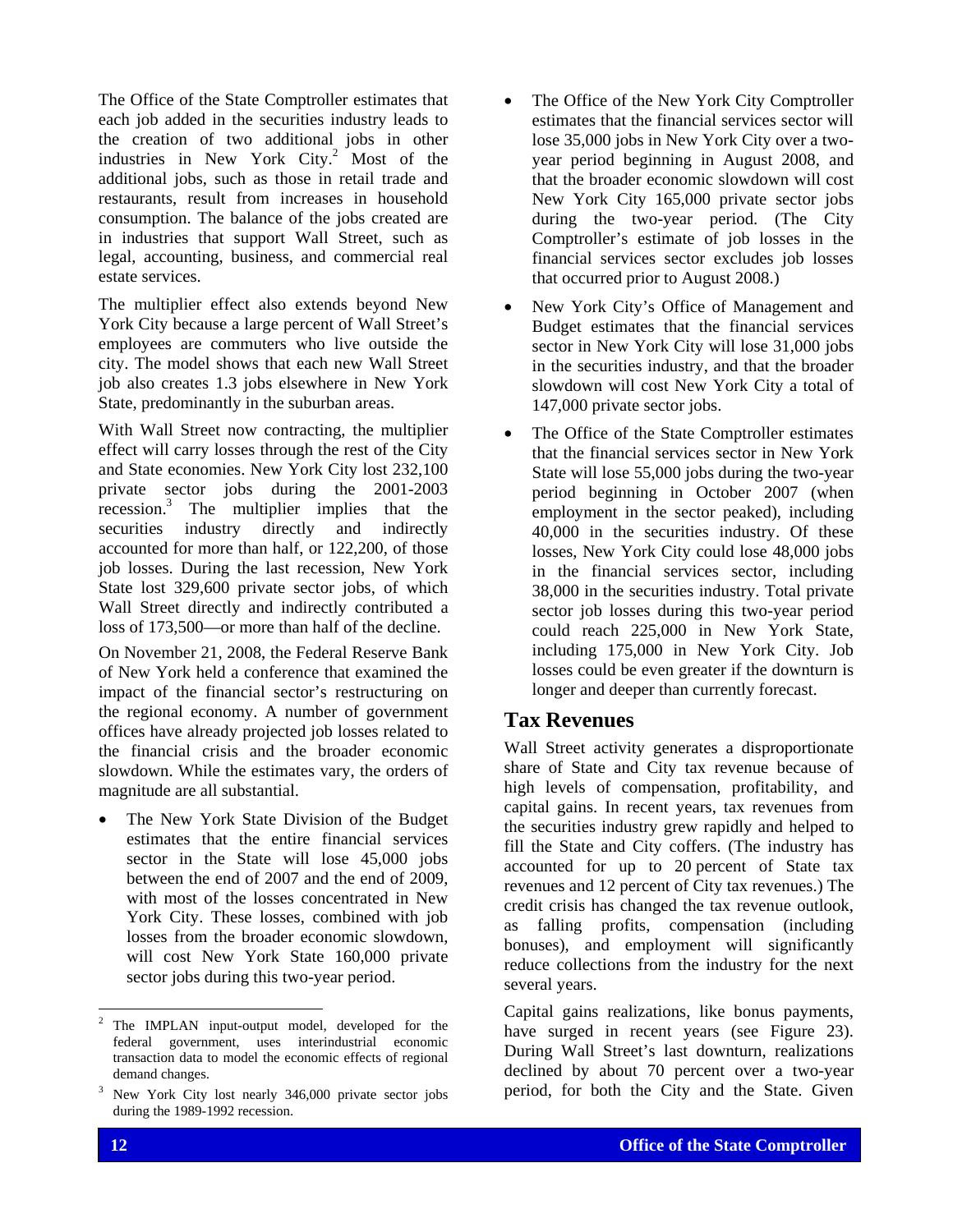market conditions this year, realizations are likely to decline sharply during calendar years 2008 and 2009. New York State now forecasts that capital gains realizations will drop by 36 percent in 2008 and by another 20 percent in 2009.



The Office of the State Comptroller estimates that between City fiscal years (CFY) 2003 and 2008, personal income taxes (including payments from realized capital gains) and business taxes that were related to the securities industry have more than tripled to  $$4.5$  billion (see Figure 24).<sup>4</sup> In CFY 2008, Wall Street revenues accounted for 12 percent of City tax collections. The Office of the State Comptroller estimates that tax collections from Wall Street-related activities could drop by \$2 billion, or more than 40 percent, between City fiscal years 2008 and 2010.

New York State is even more dependent on Wall Street because it relies more heavily on personal and business taxes than New York City does. (The City also levies property taxes.) In addition, the State receives tax revenues from the many industry employees who commute from the suburbs outside of New York City, and from the larger statewide pool of capital gains realizations.

The Office of the State Comptroller estimates that between State fiscal years (SFY) 2002-2003 and 2007-2008, personal income and business tax collections from Wall Street–related activities almost tripled, from \$4.2 billion to \$12 billion (see Figure 24). In SFY 2007-2008, tax collections from these sources accounted for almost 20 percent of total tax collections. The Office of the State Comptroller estimates that tax collections

 $\frac{1}{4}$  Excluding revenue from real property or transaction taxes, and sales taxes on industry purchases.

from Wall Street–related activities could drop by 38 percent, or \$4.5 billion, by SFY 2009-2010.



The ongoing financial crisis also has resulted in dramatic changes in currency valuations. The dollar has benefited from the flight of capital to less risky investments (i.e., U.S. Treasury instruments), which will dampen export growth and make it more expensive for foreign visitors to come to the United States. Last year, nearly 8.8 million international visitors came to New York City—about one fifth of the record 46 million visitors to the City for the year. A reduction in tourism would depress sales and hotel tax collections, and have an impact on jobs.

As a result of the developments on Wall Street and the broader economic slowdown, New York State now forecasts a budget gap of \$1.5 billion in the current fiscal year, and gaps that grow from \$12.5 billion in SFY 2009-2010 to \$17.2 billion by SFY 2011-2012. The Office of the State Comptroller concurs with the Governor's budget gap estimates over the three-year period. New York City also faces large budget gaps.

# **Alternative Investment Industry**

Hedge funds and private equity were originally targeted at high–net worth investors as a way to obtain higher returns than traditional investments in equities and fixed income securities. In recent years, these alternative investments have become important investment vehicles for institutional investors, including public pension funds.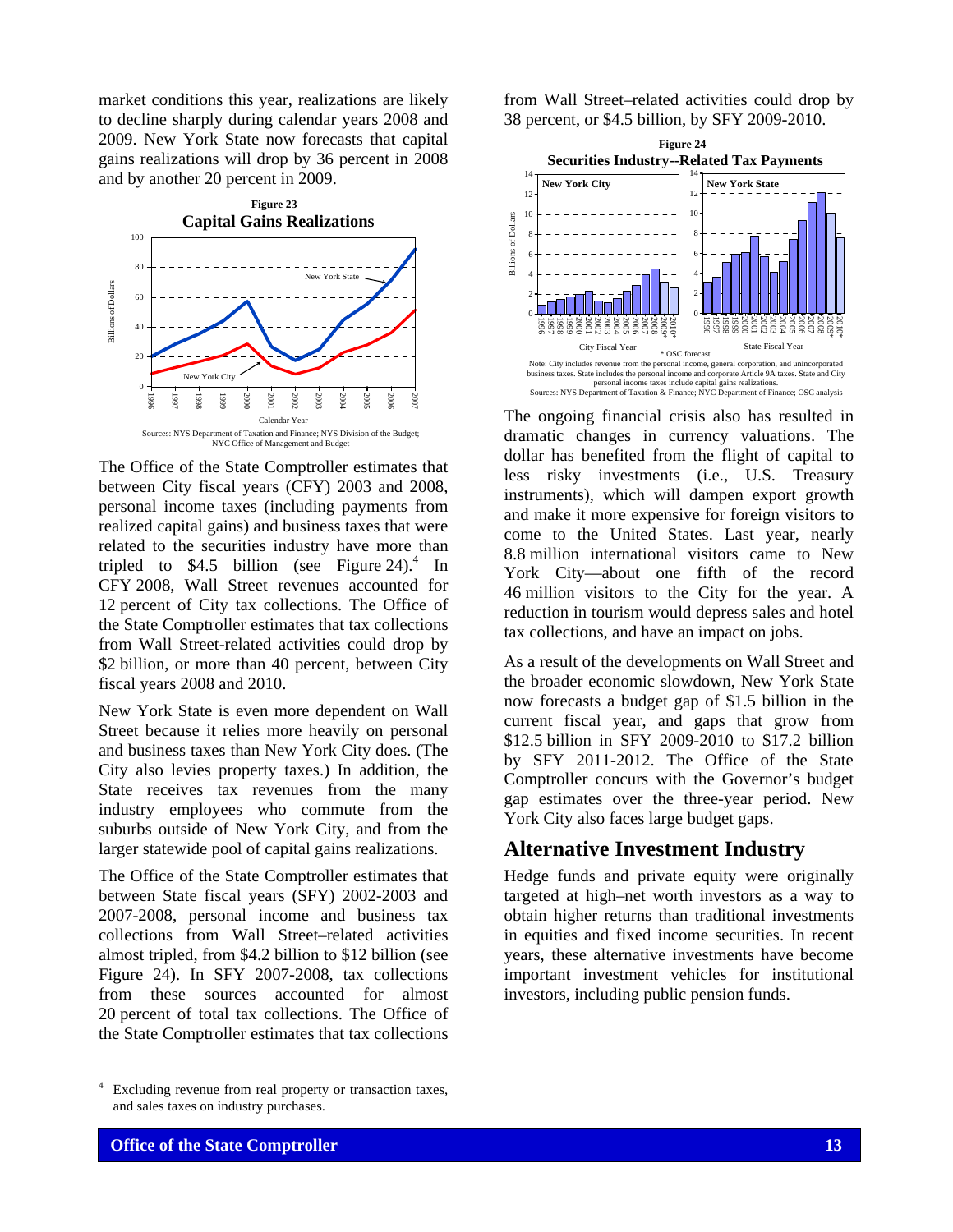In general, these investments have generated higher returns than traditional equity investments. The New York State Common Retirement Fund, for example, has reported that for the year that ended on March 31, 2008, private equity investments generated a 24.8 percent return and hedge funds a 1.9 percent return, compared to a 6.4 percent decline for domestic equity investments.

The New York State Common Retirement Fund is subject to statutory requirements that limit the share of assets it can allocate to alternative investments. The State Comptroller has called for an increase in the limit on alternate investments in order to provide more flexibility in crafting an effective investment strategy.

#### *Hedge Funds*

A hedge fund is a pool of capital that is privately organized, less regulated, and not widely available to the general public (because it requires very large amounts of initial investment capital). Hedge funds are commonly organized as limited partnerships or limited liability companies, and fund managers frequently have a stake in the funds they manage. Although hedge funds were first developed in 1949, they did not come into more widespread use until the 1990s. Hedge funds use a variety of investment techniques, including the use of derivatives and short selling, and are more leveraged than traditional investment firms.



The number of hedge funds worldwide has more than tripled since 1998, and assets under management exceeded \$2.2 trillion at the end of 2007—a tenfold increase compared with 1998 (see Figure 25). Before the credit crunch, hedge funds accounted for about 10 percent of all fixed-income security transactions, 35 percent of activity in investment-grade derivatives, 55 percent of the trading volume for emerging market bonds, and 30 percent of equity trades in the United States.

The strong returns generated by hedge funds in past years made them attractive to institutional investors like pension funds, university funds, and foundation endowments, and their investments made up an increasing share of hedge fund assets. Investments from institutional investors represented only 2 percent of assets under management in 2000, but nearly 50 percent of hedge fund assets by 2007.

According to the periodical *HedgeFund Intelligence,* of the 391 hedge fund firms with at least  $$1$  billion of assets in January 2008,<sup>5</sup> 144 firms were located in New York City (with collective assets of \$973 billion; see Figure 26). This was up from 123 firms with assets of \$650 billion a year earlier. (London was a distant second, with 75 firms managing \$348 billion.)



Despite the size of the assets managed by firms in New York City, the individual firms themselves are small. A survey of Managed Fund Association members with at least \$3 billion in assets under management (coordinated on our behalf by the Partnership for New York City), found that most respondents had fewer than 100 employees in New York City. In addition, the respondents reported that they paid more than \$59 million in unincorporated business taxes and \$2.8 million in commercial rent tax on nearly 1.1 million square feet of office space.

 5 The 391 firms managed \$2.1 trillion in assets, which represents 80 percent of all hedge fund assets.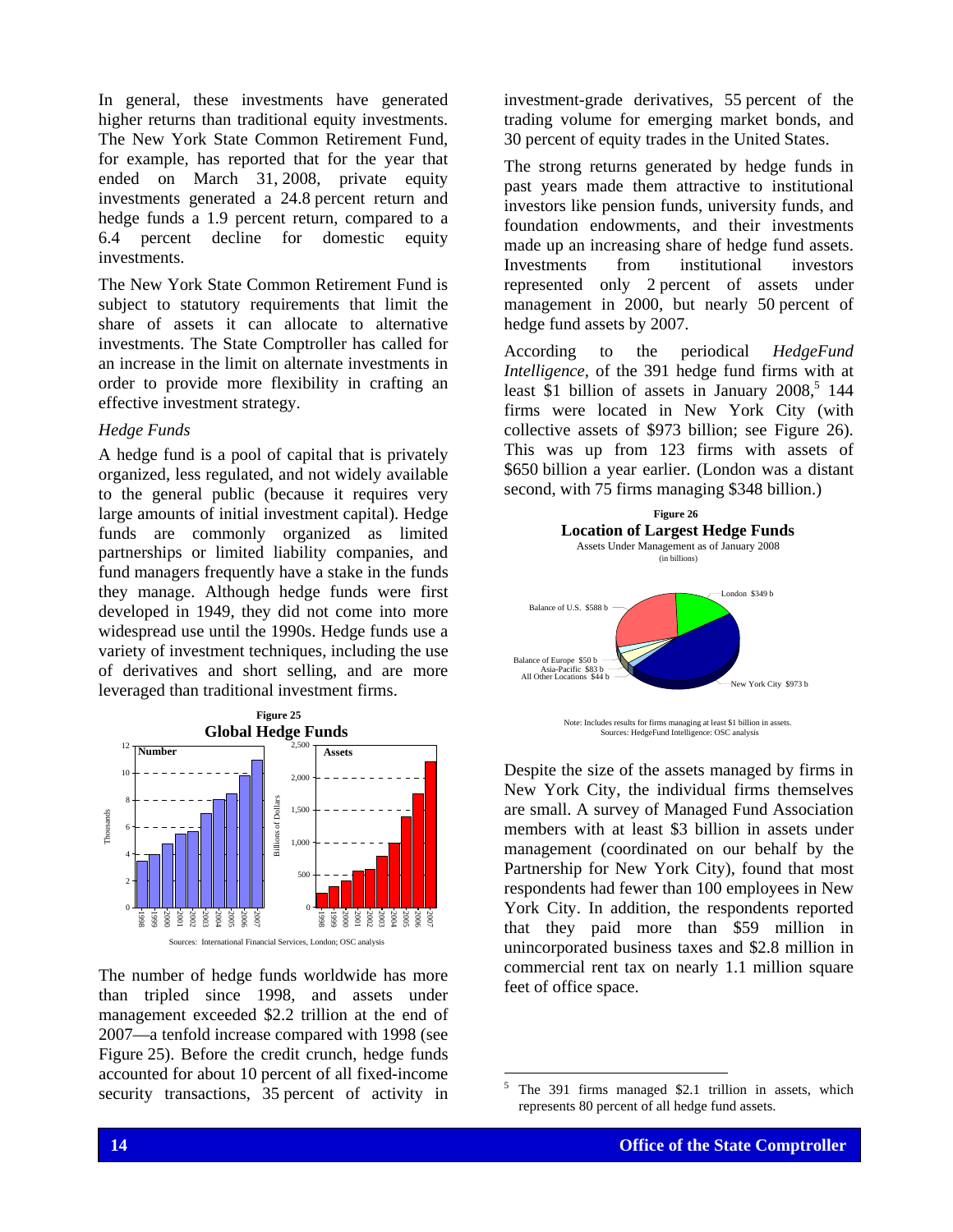Hedge funds have outperformed the broad market in most years since 1990 (see Figure 27). Based upon returns as reported by Hedge Fund Research (HFR), \$1,000 invested in hedge funds in 1990 would have been worth \$10,239 by 2007, while a similar amount invested in the stock market (as measured by the Standard Poor's 500) would have been worth \$6,079.



Hedge funds have also been hit hard by the credit crunch; the declines in the equity, bond, and commodities markets; and the temporary ban on short selling imposed by the Securities and Exchange Commission. According to data from HFR, worldwide average annual hedge fund returns fell by 19.8 percent in the first ten months of 2008, compared with average annual gains of 6.7 percent in 2006 and 2007. Another performance measure, the RBC Hedge 250 Index, has declined by 18.2 percent in the first ten months of 2008.

As returns have plummeted and price values have declined, investors have sought to redeem their assets, which has accelerated price declines and caused firms with high losses to be liquidated. HFR estimates that by the end of the third quarter of 2008 the total number of hedge funds had declined by more than 550, to 10,016, and that assets under management had fallen by 7.5 percent to \$1.7 trillion.

Given the long lead times for withdrawing hedge fund investments (withdrawal requests made at the end of the third quarter will take between 45 and 65 days to honor), fund closures and liquidations are expected to rise through the end of the year. Recent reports and comments from wealth management firms, hedge fund managers, and NYU Professor of Economics Nouriel Roubini

estimate that there will be significant downsizing as the hedge fund industry is reshaped—with some projecting that as many as 30 percent of hedge funds will close.

#### *Private Equity*

Generally, private equity firms make large, longterm investments. The most common forms of private equity activity include venture capital investment and leveraged buyout investment. While wealthy individuals originally provided the bulk of capital for private equity firms, much of the capital today comes from institutional investors, such as pension funds, endowments, foundation funds, and sovereign wealth funds.

The International Financial Services, London (IFSL) reports that, on average, institutional investors in the United States allocated 7 percent of their portfolios in 2007 to private equity funds—slightly more than investors in Europe (6 percent) and Japan (4 percent).

Private equity investments are relatively illiquid; most investments last between three and seven years. While investment risks are higher, the rates of return can be greater as well. Private equity firms realized large returns through the late 1990s, but returns fell during the early 2000s after the dot-com bubble burst (see Figure 28).



According to IFSL, the level of new, direct investments in businesses by private equity firms worldwide rose by 34.6 percent in 2007, to a record \$686 billion. Buyouts—taking over the ownership of a business—accounted for 89 percent of private equity investments in 2007. Nearly 71 percent of all new private equity investments worldwide were made in the United States (see Figure 29).